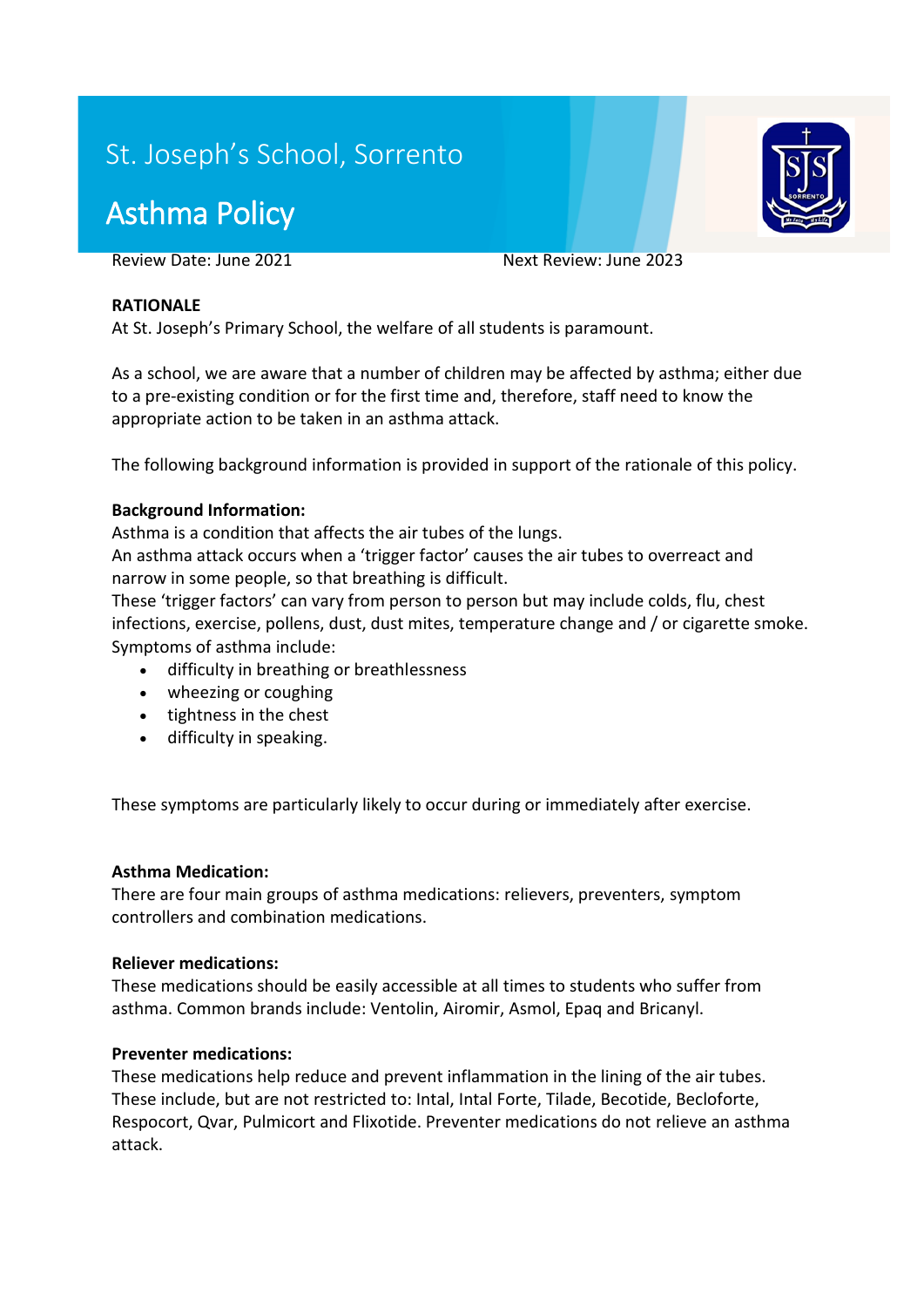### **Symptom controllers:**

These medications are long lasting relievers, used in combination with reliever and preventer medications.

#### **Combination medications:**

These medications combine a preventer and a symptom controller in one device, e.g. Seretide and Symbicort.

Symptom controllers and combination medications do not relieve an asthma attack and are not usually used at school.

#### **AIMS:**

- To provide a policy of Asthma Management, which focuses upon prevention as the priority.
- To provide a process for the proper Asthma Management of students and staff within the school.

#### **IMPLEMENTATION**

#### **Parent/Guardian Responsibilities**

- Parents/guardians are responsible for ensuring that their children have an adequate supply of the appropriate medication at school. They are advised that a spacer be at school for their child, where appropriate. A spacer assists in the administering of medications, making sure that the inhaled medication gets to the airways.
- Where a child is deemed to have asthma, the parents/guardians must supply an Asthma Management Plan to the school on an annual basis. This plan can only be developed and completed by the child's medical practitioner.

### **First Aid Supplies**

Asthma first aid supplies at St. Joseph's Primary School include:

- a reliever puffer (a hand-held inhaler device such as Ventolin or Bricanyl these are blue in colour),
- a large volume spacer,
- instructions on how to use the medications and devices, as well as steps to be taken in an acute asthma attack (individual and school Asthma Action Plans)

The expiry date on the canister of the reliever puffer and the amount of medication left will be checked regularly by the staff member responsible for first aid.

#### **Prevention, Assessment and Treatment**

Exercise for students with asthma is encouraged, to improve cardiovascular fitness and general well being. However, exercise can bring on an attack and often occurs after the exercise, in the 'cooling down' period. Exercise-induced asthma can frequently be prevented by a simple warm-up period and taking a blue reliever puffer and/or other medication, as recommended by their doctor, immediately before the exercise. Exercise should